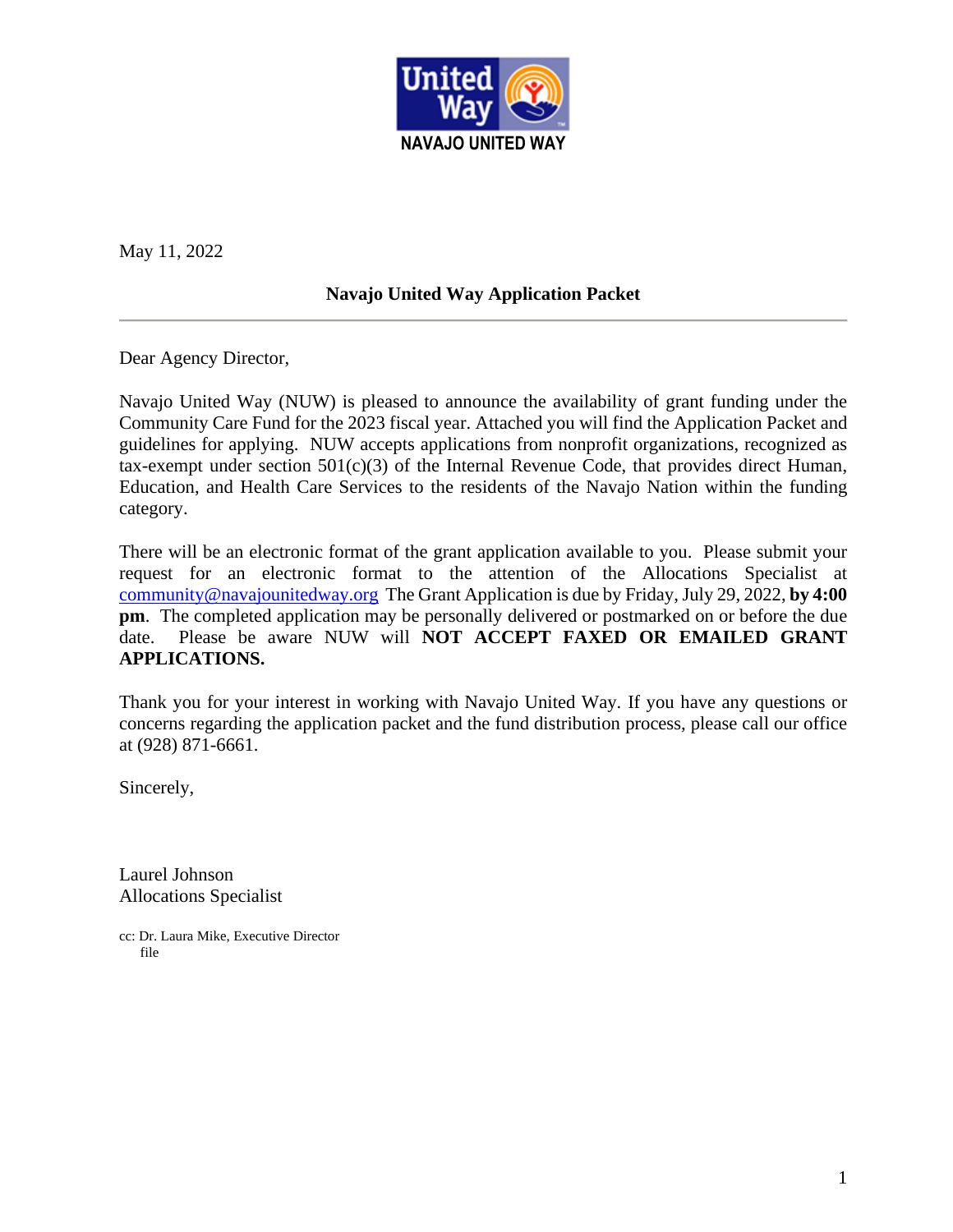

# APPLICATION FOR FUNDING YEAR 2023

# APPLICATION COVER SHEET

| AGENCY NAME                                                                                                                                                    |  |      |     |
|----------------------------------------------------------------------------------------------------------------------------------------------------------------|--|------|-----|
| AGENCY'S EMPLOYER IDENTIFICATION NUMBER (EIN)                                                                                                                  |  |      |     |
| WE ARE APPLYING FOR FUNDING CATEGORY (Check one)                                                                                                               |  |      |     |
| $\Box$ Elderly/Aged Services<br><b>Example 3</b> Family Support and Counseling<br>□ Youth Education and Community Outreach<br>$\Box$ Health and Rehabilitation |  |      |     |
| NAME OF BOARD PRESIDENT (print)                                                                                                                                |  |      |     |
|                                                                                                                                                                |  |      |     |
| NAME OF THE PERSON(S) PREPARING APPLICATION (print)                                                                                                            |  |      |     |
| MAILING ADDRESS City State State                                                                                                                               |  |      | Zip |
|                                                                                                                                                                |  |      |     |
| PHONE FAX FAX                                                                                                                                                  |  |      |     |
| WEBSITE EMAIL EMAIL                                                                                                                                            |  |      |     |
| SIGNATURES OF AGENCY'S BOARD PRESIDENT/CHAIR AND EXECUTIVE DIRECTOR<br>ARE REQUIRED.<br>I have reviewed this proposal being submitted:                         |  |      |     |
| Agency Board President/Chair (print and sign)                                                                                                                  |  | Date |     |
| <b>Executive Director/CEO</b><br>(print and sign)                                                                                                              |  | Date |     |
| For NUW office use only:<br>Date: $\frac{1}{\sqrt{1-\frac{1}{2}} \cdot \frac{1}{2}}$                                                                           |  |      |     |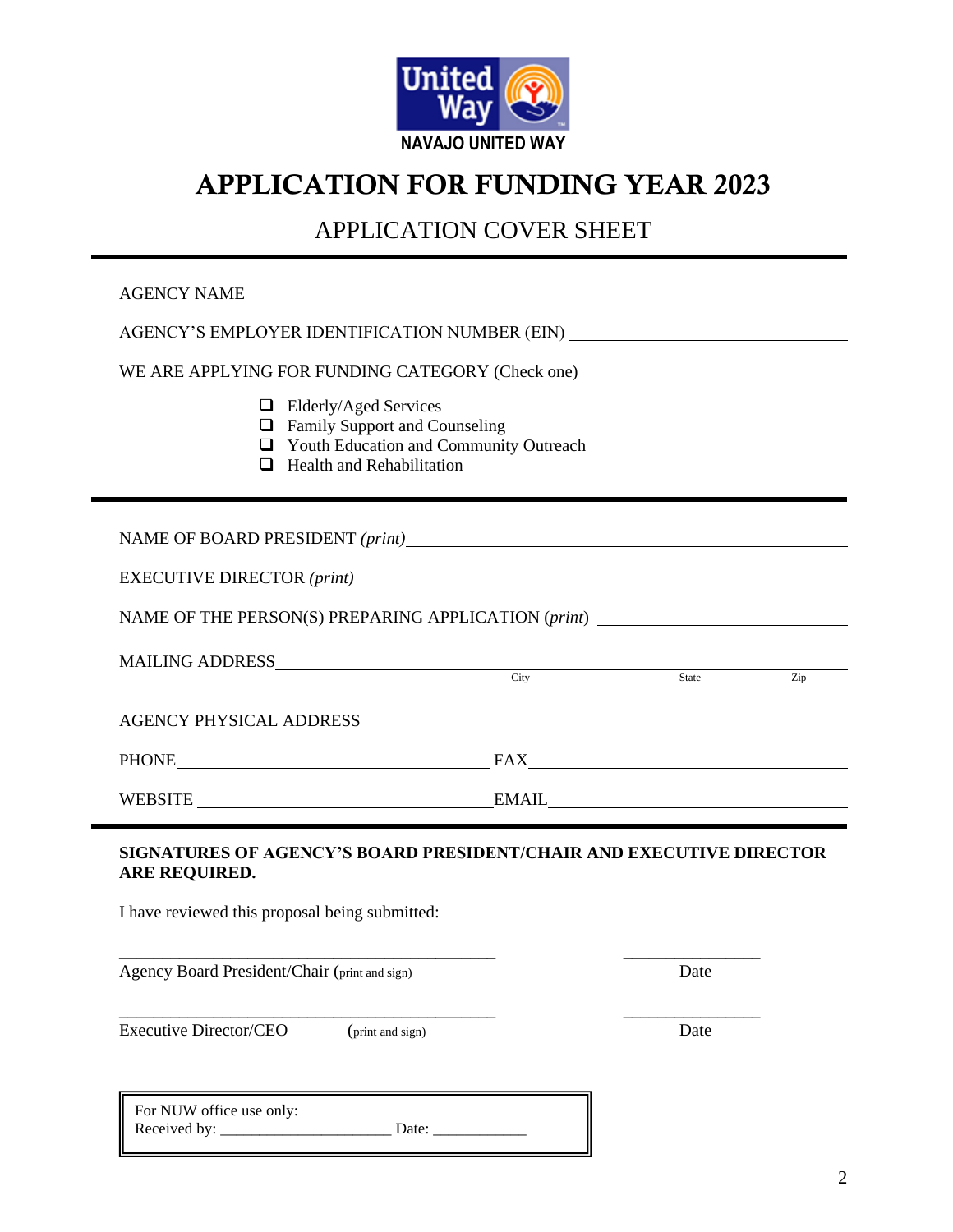### **COMMUNITY CARE FUND GRANT 2023 Navajo United Way**

#### **Introduction**

Navajo United Way will accept proposals from any nonprofit organization, recognized as taxexempt under section  $501(c)(3)$  of the Internal Revenue Code, that provides direct Human, Education, and Health Care Services on the Navajo Nation or that serves the needs of the residents of the Navajo Nation. Navajo United Way encourages organizations in historically underserved, geographic areas to apply. Projects must not duplicate existing services in any geographic area. Rather, projects should respond to unmet needs in local services, demonstrate creative thinking and innovative approaches to service delivery, use volunteers and civic engagement, and demonstrate effective management of resources.

# *GENERAL INFORMATION*

#### **Questions**

Questions about this RFP can be directed to:

| Dr. Laura M. Mike | email: nuw director @ navajounited way.org | 928-871-6657 |
|-------------------|--------------------------------------------|--------------|
| Laurel Johnson    | email: community@navajounitedway.org       | 928-871-6661 |

#### **Deadline**

The deadline for submission of the proposal will be **Friday, July 29, 2022 by 4:00 pm. The Proposal can be personally delivered to the Navajo United Way office or postmarked on or before the due date. NUW WILL NOT ACCEPT applications by e-mail or fax.** Applications received after the deadline **will not be considered**.

#### **Grant Review**

All proposals are reviewed and evaluated by a diverse panel of community volunteers who then make funding recommendations to the Navajo United Way Board of Directors. Volunteers will evaluate the written proposal on key areas of assessment criteria. **The actual amount of awarded grants will depend on the amount Navajo United Way is able to raise during the current annual campaign. Submission of a grant proposal does not guarantee a grant award.**

#### **Reporting and Evaluation**

All successful applicants will be required to submit quarterly reports and a final report to evaluate their projects against objectives and key performance indicators during and at the conclusion of the funding period. The report template will be emailed to the grantee contact person and dates of when the reports are due.

Since Navajo United Way is a philanthropic organization, we will be contacting all grantees to participate in campaign events scheduled at the discretion of the funders. Grant recipients will be asked to provide material that can be used during the annual campaign events. These items may include Thank You Letters, Posters, Pictures, etc. Please contact our office for questions or concerns.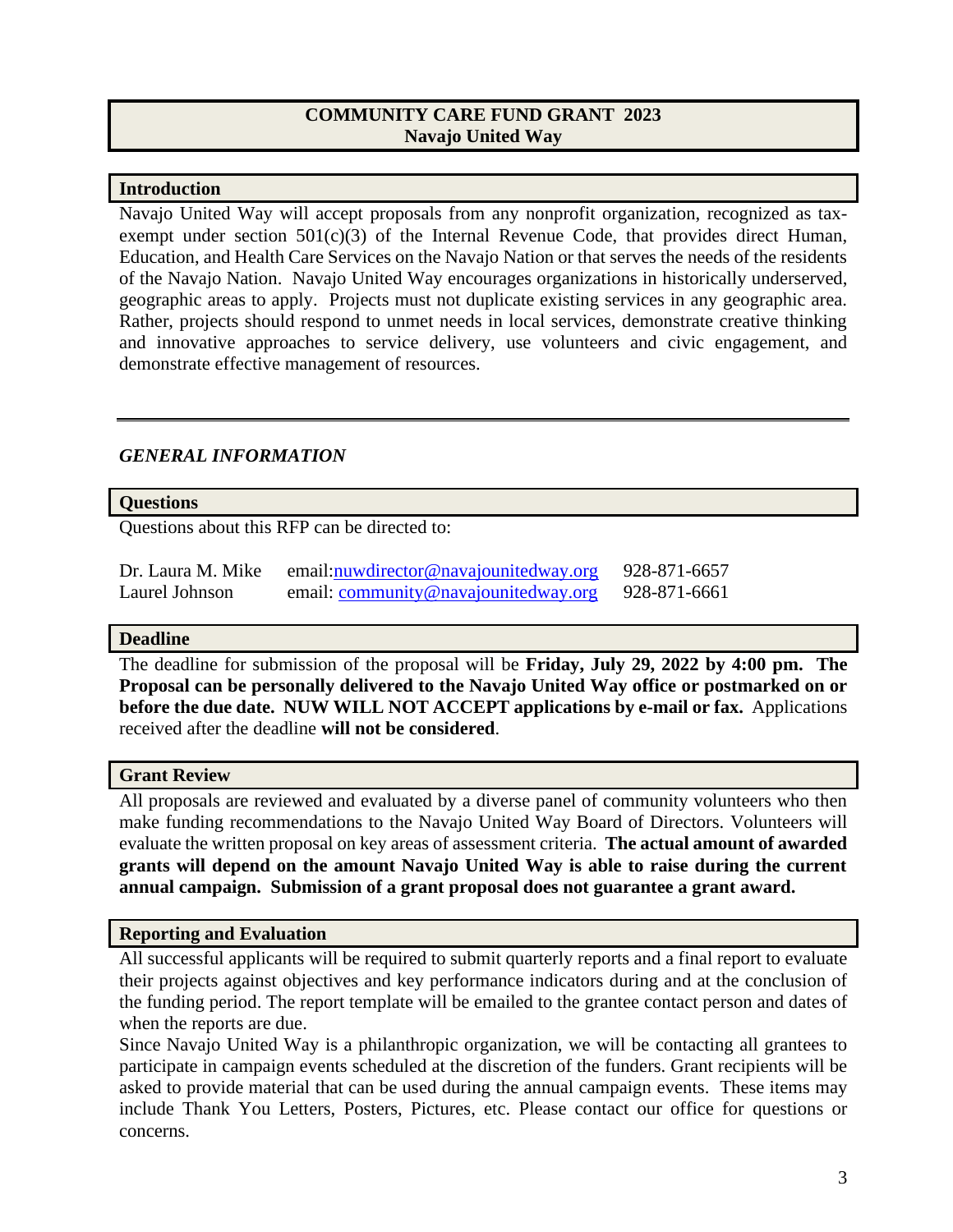#### **Funding Categories**

Each applicant will be considered on its merits along with all other applications. The amount of funding being sought may exceed available funds. However, all projects cannot be guaranteed full funding, regardless of their merits.

The funding categories are:

- $\checkmark$  Elderly/Aged Services
- $\checkmark$  Family Support and Counseling
- ✓ Youth Education and Community Outreach
- $\checkmark$  Health and Rehabilitation

# *PROPOSAL INSTRUCTIONS*

#### **Formatting**

Applications will be reviewed initially by Navajo United Way staff for compliance with technical requirements. Partners may be required to provide additional information if deemed necessary. Proposal format requirements:

- $\geq$  Typed, single space on 8.5 x 11" white paper
- ➢ Times New Roman or Arial 12-point Font.
- $\geq 1$ -inch margins
- ➢ Original printed on one side only
- ➢ All pages must be numbered.
- ➢ Tabbed sections

#### **Assembly**

Assemble the proposal as follows:

- ➢ Complete the application cover sheet: *this must be on the front of your proposal*
- ➢ Table of Contents
- $\geq$  Section I Eligibility
- ➢ Section II Agency Information
- ➢ Section III Project Information
- $\geq$  Section IV Budget
- ➢ Section V Counterterrorism Compliance Certification
- ➢ Section VI Most Recent Audit
- ➢ Section VII Most Recent Balance Sheet
- ➢ Section VIII IRS 501 (c)(3) Determination Letter
- ➢ Proposal must be bound with a binder clip, NOT in spiral binders, stapled, or in 3 ring notebooks.
- ➢ Do Not add extra documents, promotional items, brochures, or other material and content that is not requested in the proposal.
- ➢ Answer each question.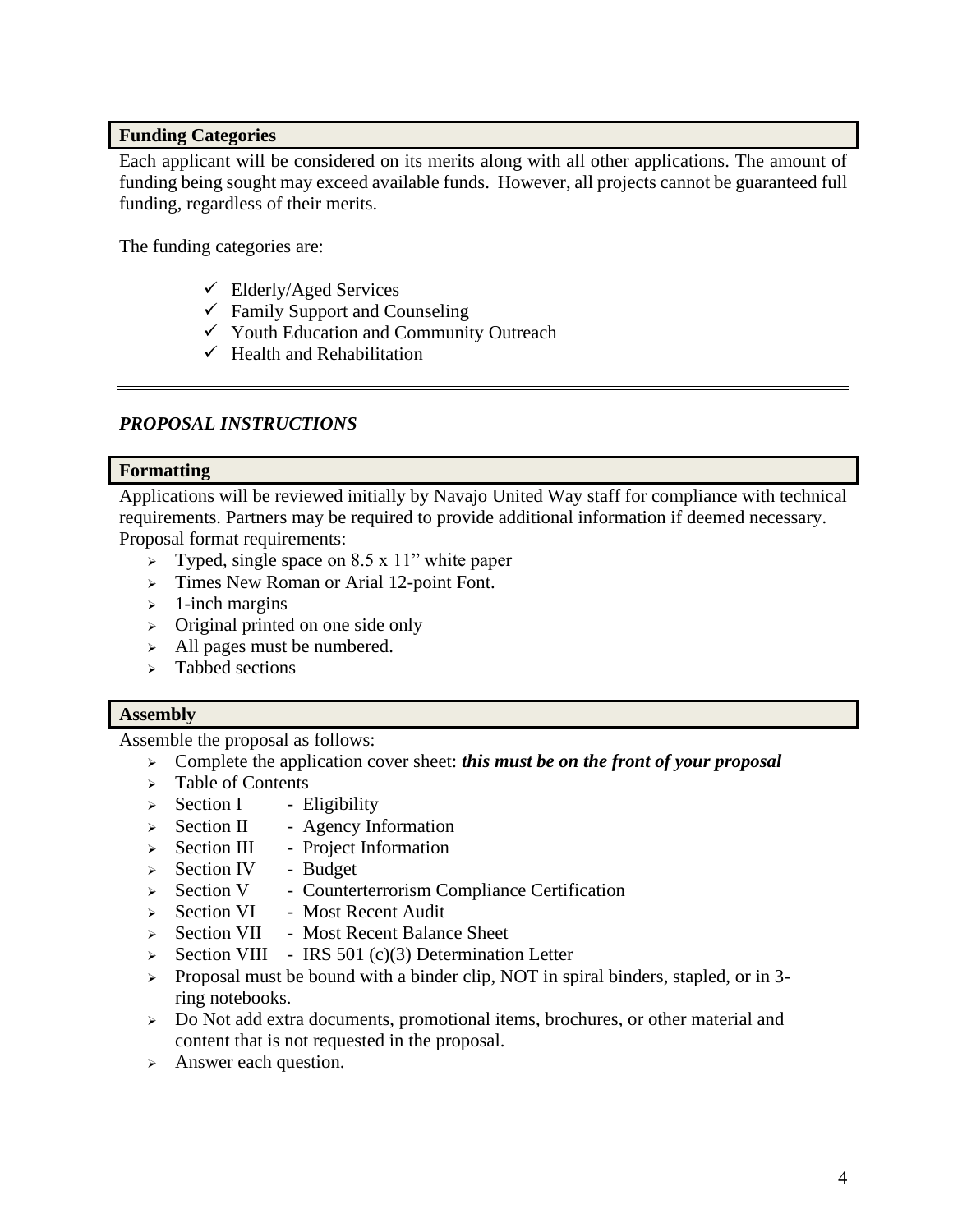#### **Submission**

- ➢ Submit **one (1) original proposal**
- ➢ Submissions must contain the organization's name CLEARLY marked on the outside of the envelope.
- ➢ **Deliver or Mail Proposals (USPS, UPS/FedEx) to:**

| By Mail:             | Navajo United Way<br>P.O. Box 309<br>Window Rock, AZ 86515-0309                |
|----------------------|--------------------------------------------------------------------------------|
| Physical<br>Address: | Navajo United Way<br>40 Window Rock Loop Road<br>Window Rock, AZ 86515-0309    |
| In Person:           | Navajo United Way Office located east of the US Post Office<br>Window Rock, AZ |

- ➢ Submit by **Friday, July 29, 2022 by 4:00pm**
- ➢ **LATE PROPOSAL APPLICATIONS WILL NOT BE ACCEPTED.**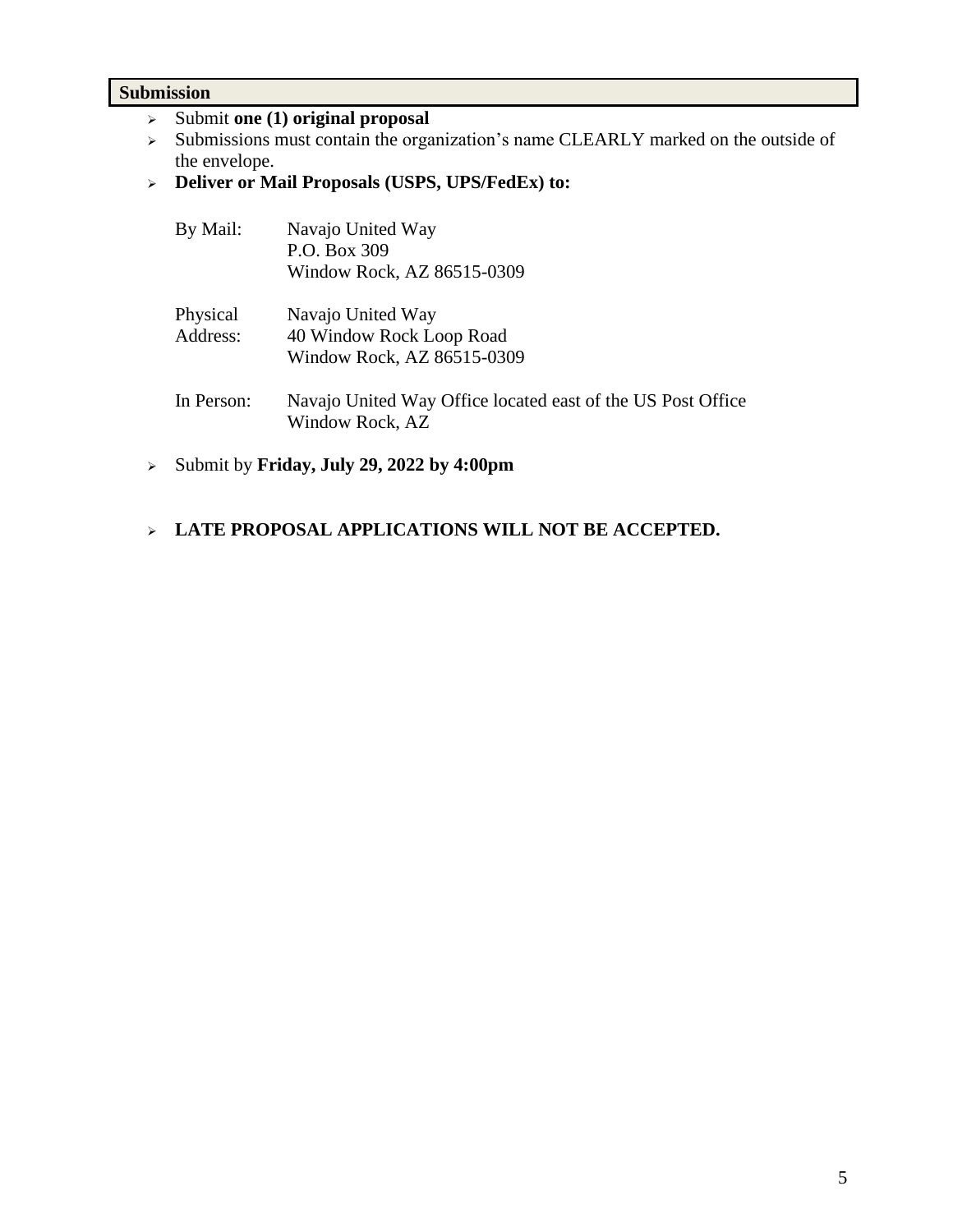# *PROPOSAL*

# **Section I ~ Eligibility**

Potential applicants must meet the following eligibility and contract requirements. Please check the appropriate one.

| Yes No   | Qualifies under the IRS code as a non-profit $501(c)(3)$ organization.                                                                                                             |
|----------|------------------------------------------------------------------------------------------------------------------------------------------------------------------------------------|
| Yes No   | Has been in operation for no less than a year.                                                                                                                                     |
|          | Yes No Has an annual independent audit completed within 18 months by an<br>Independent Certified Public Accountant.                                                                |
| $Yes$ No | Funding request <b>DOES NOT</b> include personnel/salaries and fringe<br>benefits.                                                                                                 |
|          | Yes No Will submit quarterly/final reports and financials by required dates,<br>including annual financial audit report/review and Form 990.                                       |
| Yes No   | Agrees to attend at least two campaigns with Navajo United Way during<br>campaign season, usually from September through December each year.                                       |
| Yes No   | Agrees to include the Navajo United Way logo and follow United Way<br>brand guidelines on all appropriate materials related to the programs<br>and activities funded by the grant. |
| Yes No   | Will submit a signed contract with Navajo United Way, if awarded.                                                                                                                  |

If the agency answered "No" to any of the questions above, please explain:

i<br>L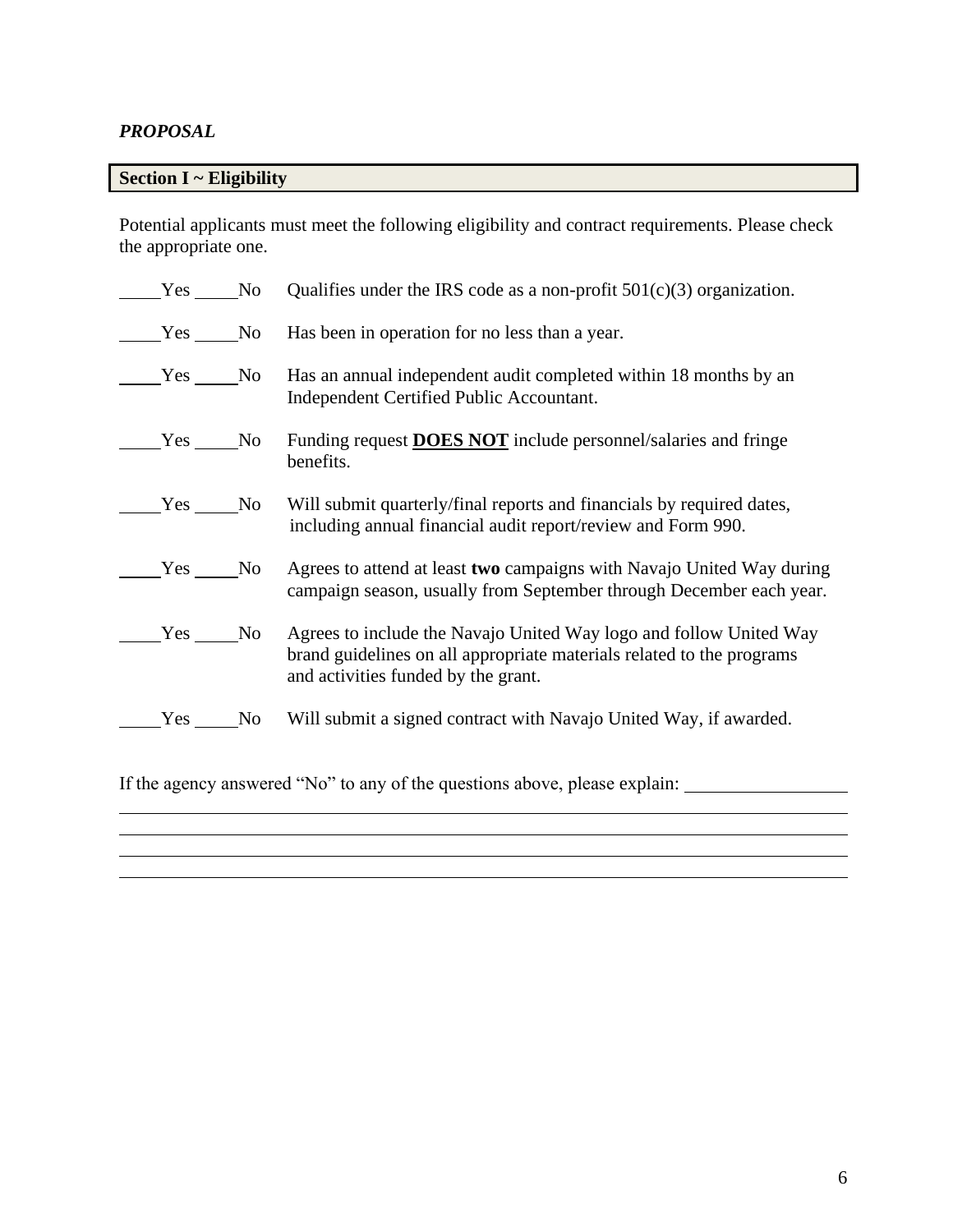- A. State the Mission and/or Vision of the organization.
- B. Provide a brief description of your Organization's History.
- C. Provide a brief description of the services your organization provides.
- D. Please describe your geographical service area.
- E. Provide demographics of your organization's primary beneficiaries/clients. (i.e., age, race, income level, gender, etc.)
- F. What are the start and end dates of your fiscal year?
- G. List Each Board Member. If more space is needed, use separate sheet.

| <b>Full Name</b> | Title (Board Chair, | Years |
|------------------|---------------------|-------|
|                  | Vice-Chair, etc.)   | on    |
|                  |                     | Board |
|                  |                     |       |
|                  |                     |       |
|                  |                     |       |
|                  |                     |       |

H. Employee Information

| Number           | Number of        | Number of        | Number of  | Vacant Position(s) |
|------------------|------------------|------------------|------------|--------------------|
| of               | Full Time        | Part Time        | Volunteers | (please list)      |
| <b>Employees</b> | <b>Employees</b> | <b>Employees</b> |            |                    |
|                  |                  |                  |            |                    |
|                  |                  |                  |            |                    |
|                  |                  |                  |            |                    |
|                  |                  |                  |            |                    |

#### **Section III ~ Project Information**

- A. What is the Project Name?
- B. Amount requested for this project?
- C. Who will manage the project?
- D. What is the timeline for implementation and completion of the project?
- E. How many clients/participants will receive services through the project?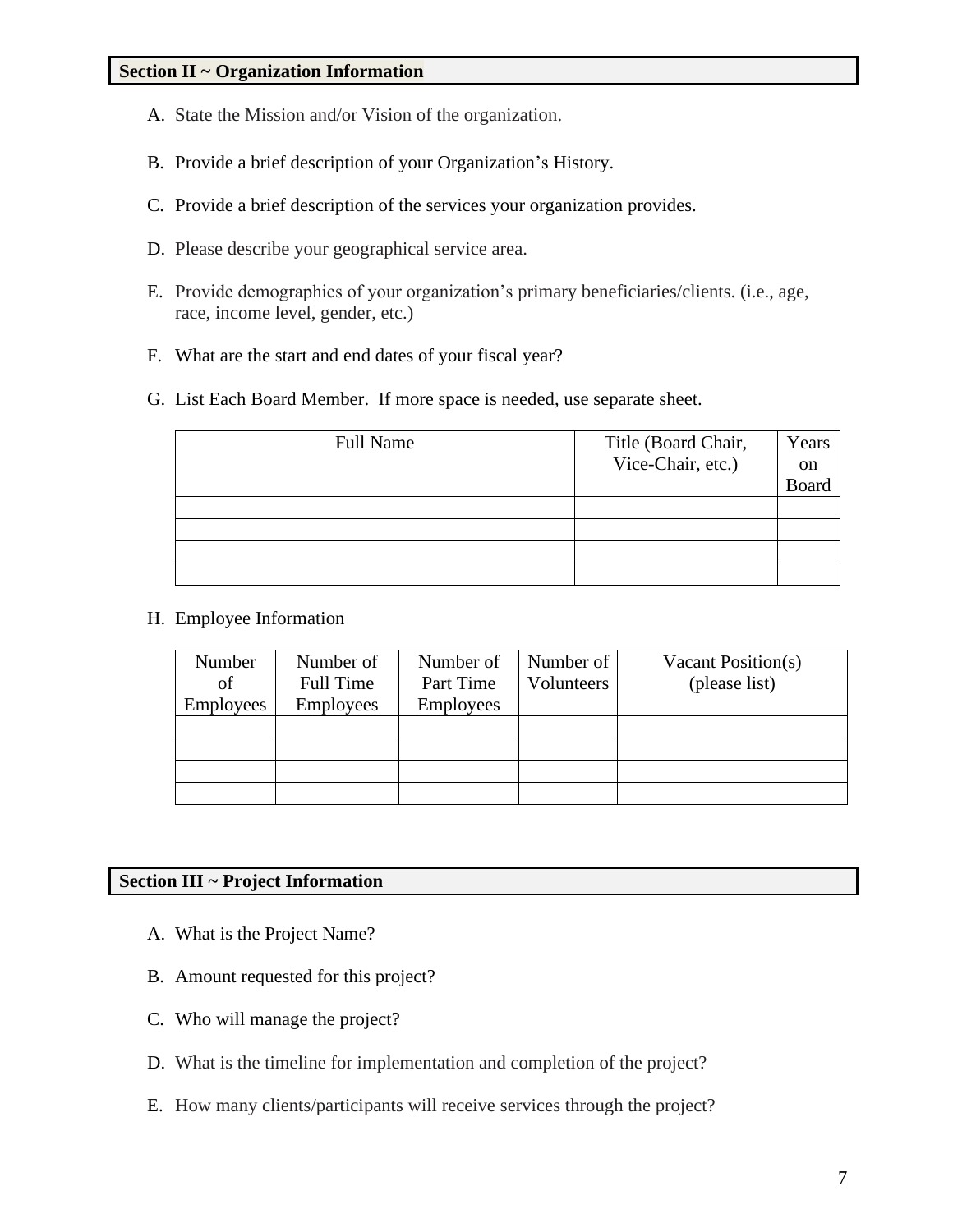- F. How long do you feel the benefits of this project will last in your community?
- G. Provide an abstract of the project. Please include the following:
	- a. Describe program activities or the process of how your services work.
	- b. Describe your outreach plans to your potential clients/participants.
	- c. Describe the in-kind support your organization will provide to the project.
	- d. List at least 2 project objectives. What do you want to accomplish with this project?
		- i.  $1^{\text{st}}$
		- ii.  $2<sup>nd</sup>$
		- iii.  $3<sup>rd</sup>$  (Optional)
	- e. How will these objectives be measured? How will you know you accomplished your objectives?
		- i.  $1^{\text{st}}$
		- ii.  $2<sup>nd</sup>$
		- iii.  $3<sup>rd</sup>$  (Optional)
- H. If the project is funded, how do you plan to recognize Navajo United Way? Give examples of how your organization has previously recognized Navajo United Way or other funding sources.

#### **Section IV ~ Budget**

- A. Provide your proposed budget for this application showing your projected expenses. The budget total should reflect the answer and amount in Section III- question B on page 7.
- B. This budget should only include expenses related to your project. Do not submit your Organization's Operational Budget.
- C. If the project is not fully funded, describe your organization's contingency plan.
- D. List any other secured or potential sources of funding to be involved in your project.
- E. The budget should display "Budget Categories," "Line Items," and "Requested Funds." An agency may produce a Budget using word processing or spreadsheet software. Depending on your specific program or project, you may need to include more Budget Categories. The following is only an example.

# **EXAMPLE:**

| <b>Budget Category</b>   | <b>Line Item</b> | <b>Requested Funds</b> |
|--------------------------|------------------|------------------------|
| Expense X                | "item name"      | \$4,000.00             |
| Material Y               |                  | \$600.00               |
| Supply Z                 |                  | \$1,500.00             |
| "list more categories as |                  |                        |
| needed"                  |                  |                        |
| Total                    |                  | \$6,100.00             |